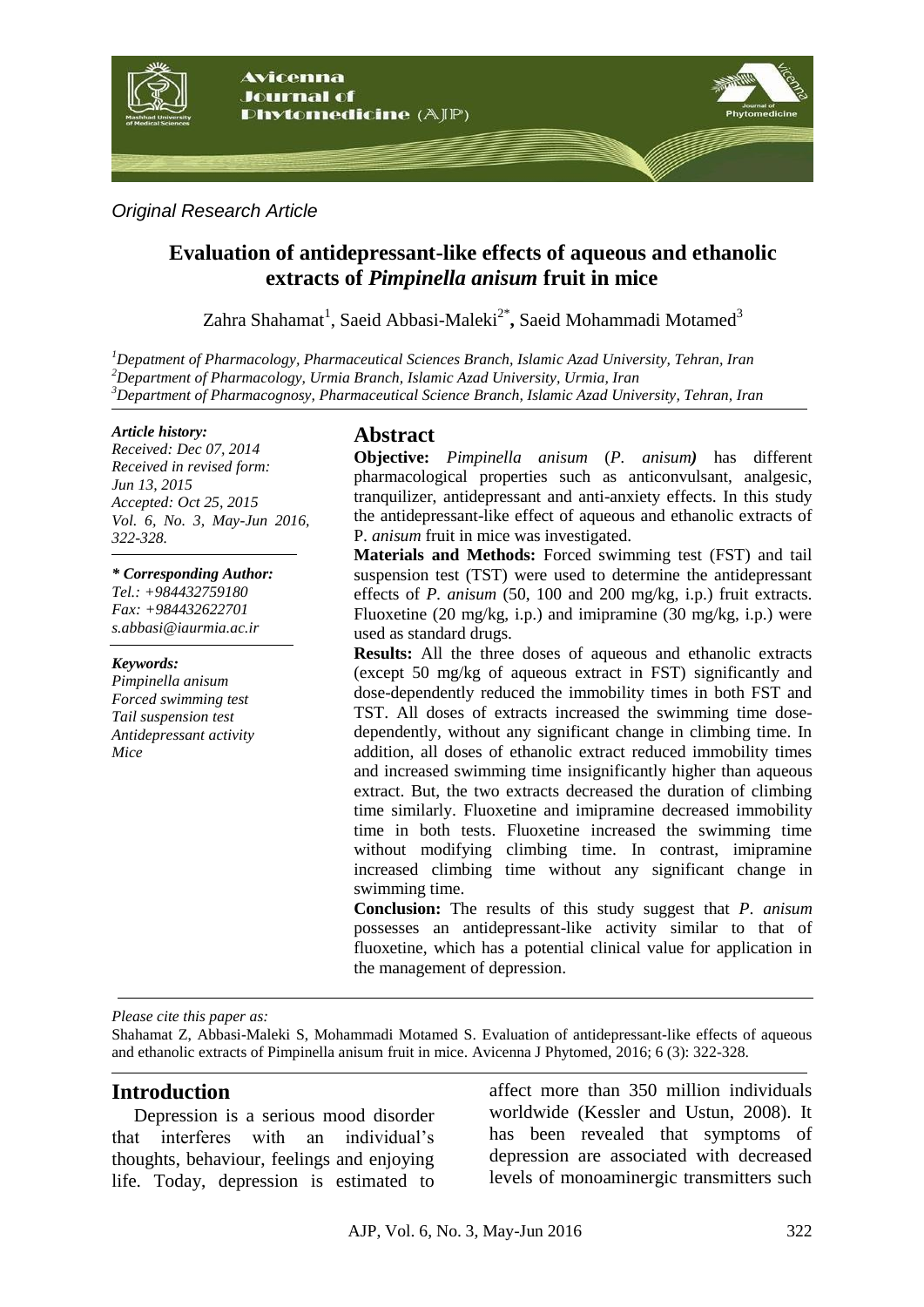as noradrenaline, 5-hydroxytriptamine (5- HT) and dopamine in the brain (Meyers, 2000). The main used antidepressant agents are tricyclic antidepressants (TCAs) and selective serotonin reuptake inhibitors (SSRIs), but these drugs have significant adverse effects in long period administration. Herbal antidepressants are increasingly being introduced to treat severe depression and many of these agents are reported to have a rate of efficacy comparable to the medications with fewer side effects (Woode et al., 2010).

*Pimpinella anisum* L. (*P*. *anisum*) is a plant belonging to the Umbelliferae family. It is an annual grassy herb, 30-50 cm high with white flowers and small green/yellow seeds, and native to Mediterranean countries (Salehi Surmaghi, 2010). Anise fruits (seeds), also known as aniseed, contain 1.5 - 5.0% essential oil with anethole, a phenylpropanoid, as major component. Moreover, aniseed essential oil contains small quantity of estragol, anisaldehyde, γ-himachalene and *cis*anethole (Gulcin et al., 2003; Rodriguez et al., 2003; Salehi Surmaghi, 2010; Zargari, 2011). Aniseeds in Iranian traditional medicine are used as disinfectant, carminative, diuretic, aromatic, analgesic, increasing agent of milk production, and tranquilizer, for menstruation, hepatoprotective effect, relief of the nightmares, dysmenorrheal and menopausal hot flashes in women as well as to treat epilepsy and seizure (Salehi Surmaghi, 2010; Zargari, 2011; Shoji and Abdollahi Fard, 2012). In addition, different studies showed beneficial effects of *P. anisum* on memory disorder, depression, cerebral ischemia, anxiety and Alzheimer disease (De Sousa et al., 2011; EL-Hodairy, 2014; Niksokhan et al., 2015). Given this background, the aim of this study is to investigate the possible antidepressant effects of aqueous and ethanolic extracts of *P. anisum* fruit in mice.

# **Materials and Methods**

## **Plant material and preparation of extracts**

Fruits of *P*. *anisum* were obtained from a local market in Tehran, Iran. Herbarium of Tehran University and voucher samples were kept for reference at the herbarium in Department of Pharmacognosy, School of Pharmacy, Tehran, Iran (Voucher No. 723.2 TEH).

The fruits were dried in shadow and pulverized using a grinder-mixer. Then, 50 g dried fruits powder was macerated separately for 48h in 200 ml water and 70% (v/v) ethanol for aqueous and ethanolic extraction, respectively. The solvents of extracts were removed at room temperature to be dried, and the dried extracts were kept in clean vials in cool conditions.

## **Drugs**

The purified powder of imipramine hydrochloride (Pars Daru, Tehran, Iran) and fluoxetine hydrochloride (Arya Pharmaceutical Co, Tehran, Iran) were used in this study.

# **Animals**

Male Naval Medical Research Institute (NMRI) mice (weighing 20-30 g), from Pasteur Institute (Tehran, Iran), were used for tests. The animals were maintained at 22*±*1*°*C with free access to water and food, under a 12:12 h light/dark cycle (lights on at 07:00 A.M.). All manipulations were carried out between 8:00 A.M. and 3:00 P.M., and each animal was used only once. All procedures were performed per the guidelines approved by School of Medicine, Tehran University of Medical Science.

# **Experimental design and animal groups**

In the present study, all mice were randomly divided into 18 different groups. Each group consisted of six mice according to forced swimming test (FST) and trail suspension test (TST):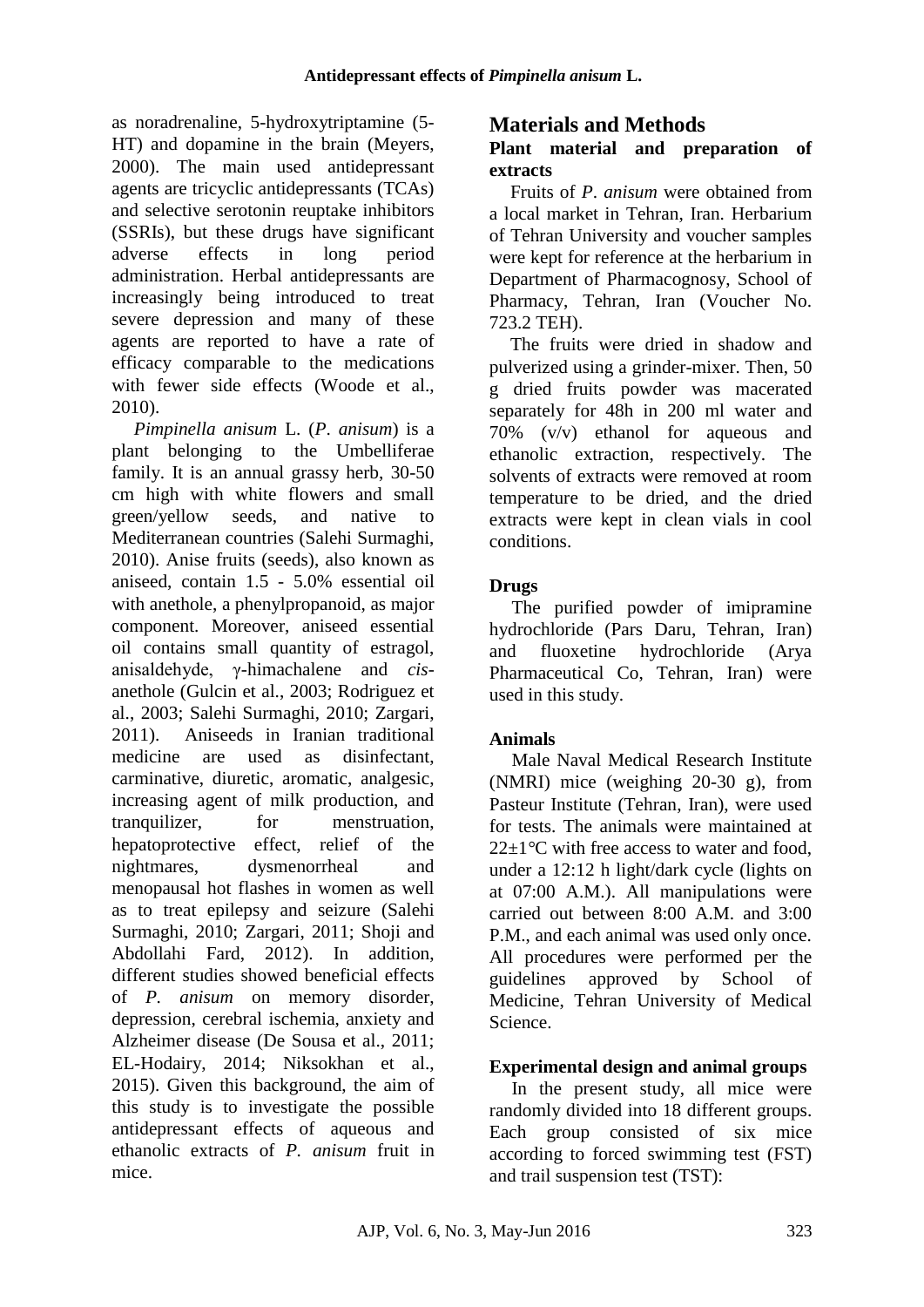Groups 1 and 2: Normal saline 10ml/kg; as control for FST and TST.

Groups 3 and 4: Fluoxetine 20 mg/kg; as standard drug for FST and TST.

Groups 5 and 6: Imipramine 30 mg/kg; as standard drug control for FST and TST.

Groups 7, 8 and 9: Three different doses of aqueous extract of *P. anisum (*50, 100 and 200 mg/kg) for FST.

Groups 10, 11 and 12: Three different doses of aqueous extract of *P.anisum (*50, 100 and 200 mg/kg) for TST.

Groups 13, 14 and 15: Three different doses of ethanolic extract of *P.anisum (*50, 100 and 200 mg/kg) for FST.

Groups 16, 17 and 18: Three different doses of ethanolic extract of *P. anisum (*50, 100 and 200 mg/kg) for TST.

The doses of the drugs and extracts used were selected according to previous studies (Heidari and Ayeli, 2005; Moallem et al., 2007).

In this study, all drugs and extracts were dissolved in normal saline (0.9%) and administered intraperitoneally (i.p.) at a constant volume of 10 ml/kg.At 30 min after single administration of drugs and extracts, all FST and TST observations were made.

## **FST**

The FST was carried out on mice individually. They were forced to swim in an open cylindrical container (10 cm diameter  $\times$  25 cm height), filled with 15 cm of water at  $25 \pm 1$ °C (Porsolt et al., 1977). In this test the total duration of immobility, climbing and swimming behaviors was recorded for the last 4 min within a 6-min test using a chronometer (Zomkowski et al., 2005). In this method, decrease in immobility time and increases in climbing or swimming time were considered as behavioral responses to antidepressant-like activity (Zomkowski et al., 2005).

## **TST**

In this test, mice were isolated from exposure to sound and vision and suspended 50 cm above the floor by adhesive tape placed about 2 cm from the tip of the tail. In TST, immobility time was recorded for the last 4 min within a 6-min test. The duration of immobility was recorded using a chronometer (Steru et al., 1985).

#### **Statistical analysis**

Data were analyzed using SPSS version 17.0. All the data are expressed as mean  $\pm$ SEM. The data were analyzed by one-way analysis of variance (ANOVA), followed by Tukey's post-hoc test to determine the statistical significance between groups.  $p <$ 0.05 was considered as the level of significance.

# **Results**

## **Effects of aqueous and ethanolic extracts of** *P. anisum* **on immobility time in FST**

As illustrated in Figure 1A and B, only100 and 200 mg/kg of aqueous extract  $(50.96$  and  $60.78$  %, respectively,  $p<0.001$ for both cases) and all three doses of ethanolic extract (42.57, 58.92 and 65.53 %, respectively,  $p<0.001$  for all cases) reduced the immobility time in FST compared to the control group in a dosedependent manner. In addition, all doses of ethanolic extract insignificantly higher than aqueous extract reduced immobility time. Fluoxetine (20mg/kg) and imipramine (30mg/kg) decreased immobility time (62.42% and 86.52%, respectively,  $p<0.001$  for both cases) as compared to control group (Figure 1). The results relieved that only high dose (200 mg/kg) of ethanolic extract reduced immobility time insignificantly higher than fluoxetine. But, fluoxetine higher than low dose (50mg/kg) of aqueous and ethanolic extracts reduced immobility time (p<0.001 and p<0.01, respectively). The results also showed the effect of that all doses of aqueous ( $p < 0.001$ ,  $p < 0.01$  and  $p < 0.01$ , respectively) and ethanolic extracts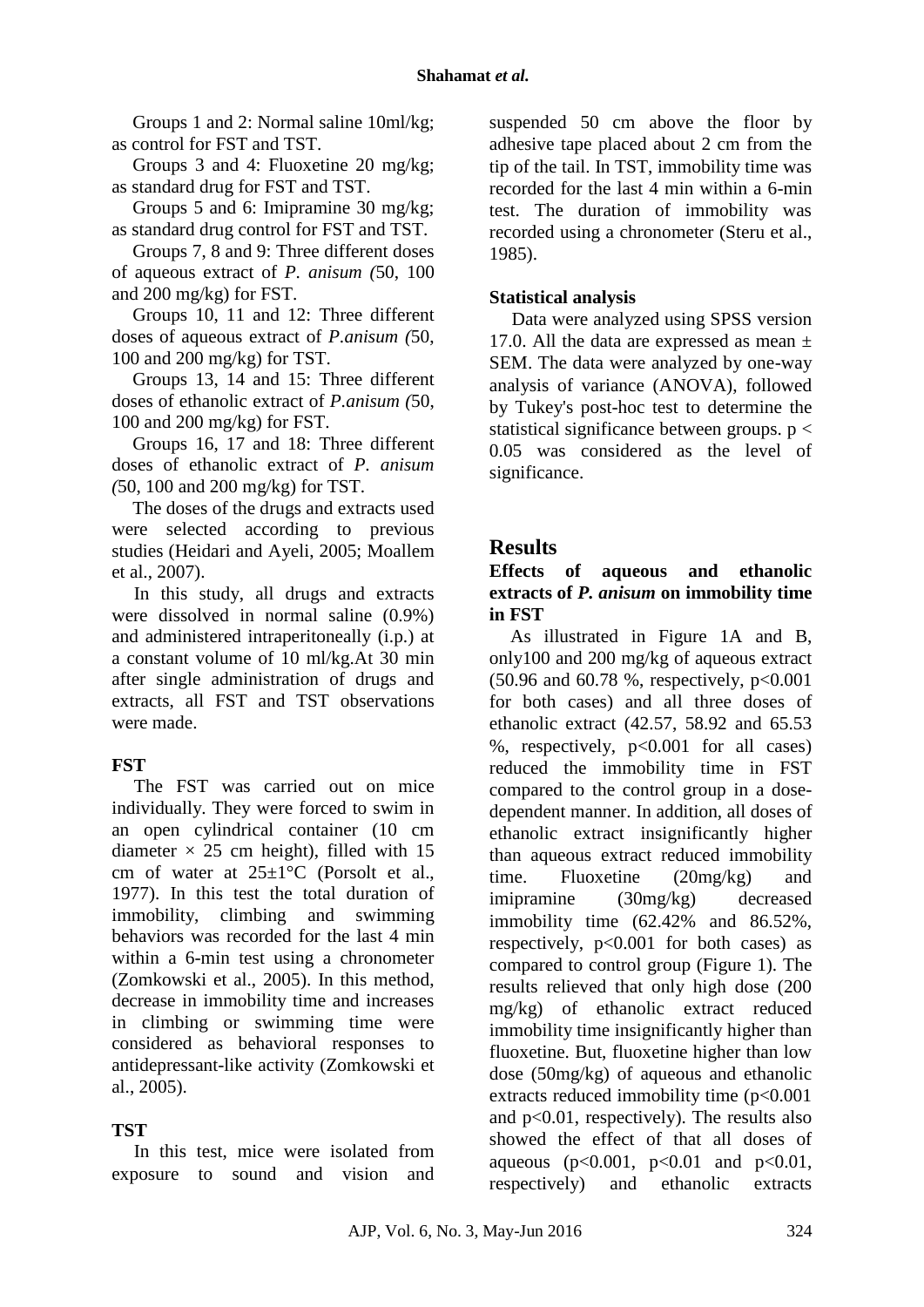$(p<0.001, p<0.01$  and  $p<0.05$ , respectively) on reduction of immobility time were lower than imipramine.



Figure 1. Effects of *P. anisum* (50, 100 and 200 mg/kg) aqueous (Panel A) and ethanolic extracts (Panel B), fluoxetine (Flu, 20 mg/kg) and imipramine (Imip, 30 mg/kg) on duration of immobility time in FST. Data are presented as mean  $\pm$  SD (n=6).  $++$  p<0.001 compared with saline-treated group.  $\# \# p < 0.01$  and  $\# \# \# p < 0.001$ compared with fluoxetine- treated group.  $*$ p<0.05, \*\*p<0.01 and \*\*\*p<0.001 compared with imipramine- treated group.

#### **Effects of aqueous and ethanolic extracts of** *P. anisum* **on swimming time in FST**

Figure 2A and B illustrates that only 100 and 200 mg/kg of aqueous (202.53 and  $238.54$  %, respectively,  $p<0.001$  for both cases) and all three doses of ethanolic extract (170.00, 215.42 and 296.88%, respectively,  $p<0.001$  for all cases) significantly increased the swimming time compared to the control group and in a dose-dependent manner. Similar to immobility time, swimming time also increased insignificantly by ethanolic extract compared to aqueous extract. Fluoxetine, unlike imipramine, increased swimming time (286.56%, p<0.001). Immobility time, only due to high dose (200mg/kg) of ethanolic extract increased swimming time insignificantly higher than fluoxetine (p>0.05). However, Fluoxetine increased the swimming time higher than 50 and 100 mg/kg of aqueous extract  $(p<0.001$  and  $p<0.05$ , respectively) and low dose (50mg/kg) of ethanolic extract  $(p<0.01)$ . In contrast, the effect of imipramine on increased the swimming

time was lower than 100 and 200 mg/kg of aqueous ( $p<0.05$  and  $p<0.01$ , respectively) and ethanolic extracts  $(p<0.01$  and p<0.001, respectively) (Figure 2).



Figure 2. Effects of *P. anisum* (50, 100 and 200 mg/kg) aqueous (Panel A) and ethanolic extracts (Panel B), fluoxetine (Flu, 20 mg/kg) and imipramine (Imip, 30 mg/kg) on duration of swimming time in FST. Data are presented as mean  $\pm$  SD (n=6).  $++$  p<0.001 compared with salinetreated group.  $\#p<0.05$ ,  $\#p<0.01$  and  $\#$ ##  $p<0.001$ compared with fluoxetine-treated group. \*p<0.05,<br>\*\*p<0.01 and \*\*\*p<0.001 compared with \*\*p<0.01 and \*\*\*p<0.001 compared with imipramine-treated group.

#### **Effects of aqueous and ethanolic extracts of** *P. anisum* **on climbing time in FST**

Figure 3A and B illustrates that climbing time was not significantly increased by both aqueous (0.50, 22.49 and 0.73%, respectively) and ethanolic extract (4.27, 21.02 and 28.77%, respectively) and fluoxetine (6.01%). In contrast, imipramine significantly increased climbing time (491.23%, p<0.001) compared to control group (Figure 3). Both extracts decreased the duration of climbing time simillarly. The results showed that only middle dose (100 mg/kg) of aqueous extract and 100 and 200 mg/kg of ethanolic extract increased climbing time insignificantly higher than fluoxetine. However, the effect of imipramine on increased climbing time was higher than all three doses of both extracts ( $p<0.001$  for all cases).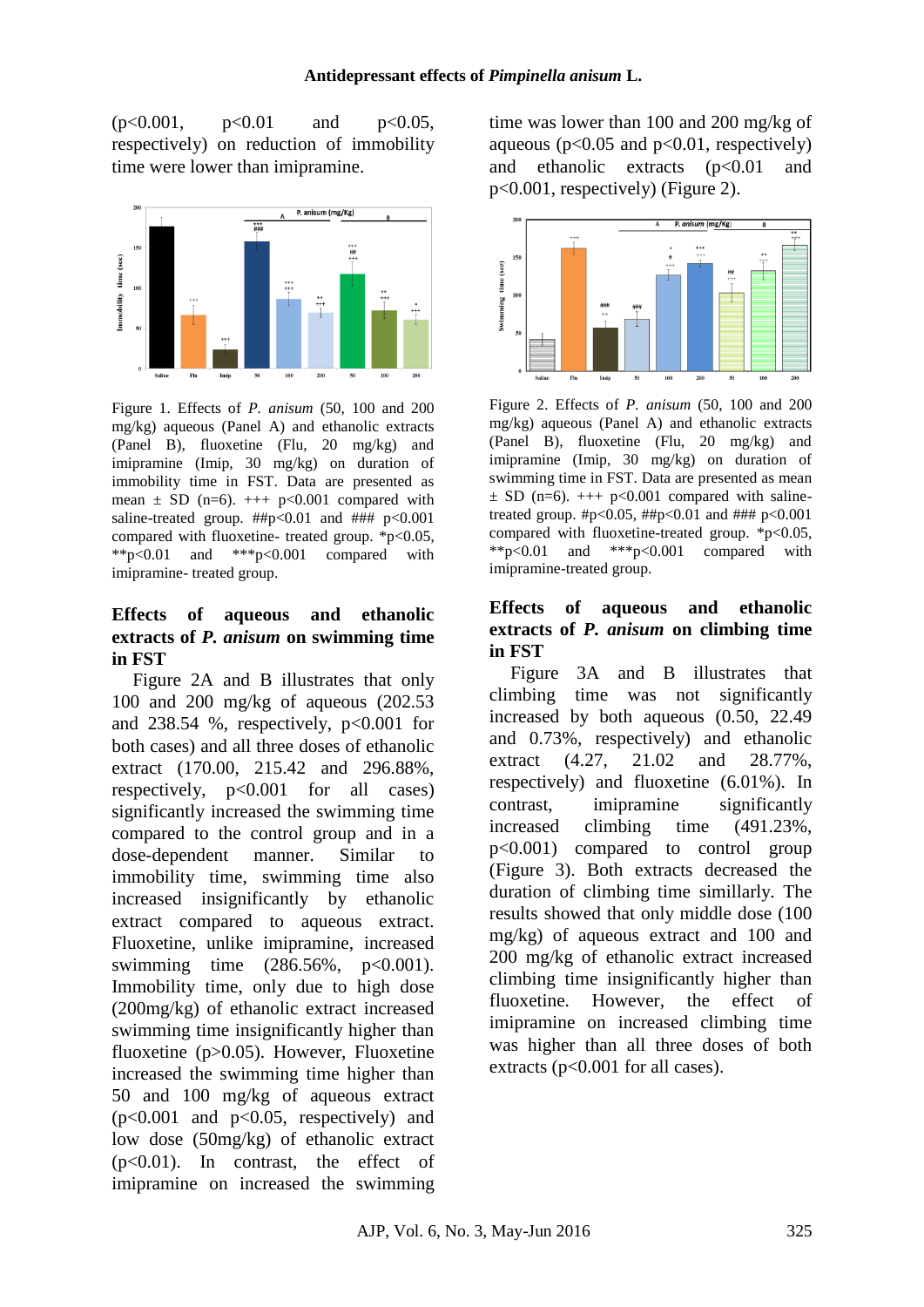

Figure 3. Effects of *P. anisum* (50, 100 and 200 mg/kg) aqueous (Panel A) and ethanolic extracts (Panel B), fluoxetine (Flu, 20 mg/kg) and imipramine (Imip, 30 mg/kg) on duration of climbing time in FST. Data are presented as mean  $\pm$  SD (n=6).  $++$  p<0.001 compared with salinetreated group. \*\*\*p<0.001 compared with imipramine- treated group.

## **Effects of aqueous and ethanolic extracts of** *P. anisum* **on immobility time in TST**

As depicted in Figure 4A and B, all three doses  $(50,100 \text{ and } 200 \text{ mg/kg})$  of aqueous (26.89, 60.73 and 73.23%, respectively,  $p<0.001$  for all cases) and ethanolic extracts (52.65, 70.62 and 80.42%, respectively, p<0.001 for all cases) reduced the immobility time compared to the control group significantly and in a dose-dependent manner. Similar to FST, all doses of ethanolic extract insignificantly higher than aqueous extract reduced immobility time in TST. Fluoxetine (20mg/kg) and imipramine (30mg/kg) also significantly reduced the immobility time compared to the control group (44.80% and, 86.73%, respectively,  $p<0.001$  for both cases) (Figure 4). Only the effects of 200 mg/kg of aqueous extract (p<0.001) and 100 and 200 mg/kg of ethanolic extract  $(p<0.01$  for both cases) reduced immobility time higher than fluoxetine. However, the effect of imipramine on immobility time reduction was higher than 50 and 100 mg/kg of aqueous  $(p<0.001$ , for both cases) and ethanolic extracts (p<0.001 and p<0.05, respectively).



Figure 4. Effects of *P. anisum* (50, 100 and 200 mg/kg) aqueous (Panel A) and ethanolic extracts (Panel B), fluoxetine (Flu, 20 mg/kg) and imipramine (Imip, 30 mg/kg) on duration of immobility time in TST. Data are presented as mean  $\pm$  SD (n=6).  $++$  p<0.001 compared with saline-treated group.  $\# \uparrow p < 0.01$  and  $\# \uparrow \uparrow p < 0.001$ compared with fluoxetine- treated group.  $*_{p<0.05}$ and\*\*\*p<0.001 compared with imipramine- treated group.

## **Discussion**

The present study revealed that different doses of aqueous and ethanolic extracts of *P. anisum* fruit showed significant antidepressant-like activity by both FST and TST. Both of these tests are commonly used as the standard models of depression in animals. These tests are quite sensitive and widely employed to study the rodent behaviors, particularly mice, to predict the antidepressant potential determined by a decrease in immobility time (Porsolt et al., 1977). It has been reported that TST is less stressful and has higher pharmacological sensitivity than FST (Thierry et al., 1986). Different studies have shown that swimming is sensitive to serotonergic agents such as fluoxetine (a serotonin reuptake inhibitor), and climbing is sensitive to TCAs and drugs with selective effects on noradrenergic transmission (Detke et al., 1995; Page et al., 1999). Our results are in agreement with other reports demonstrating that fluoxetine reduces the immobility time and increases the swimming time, but do not affect the climbing time.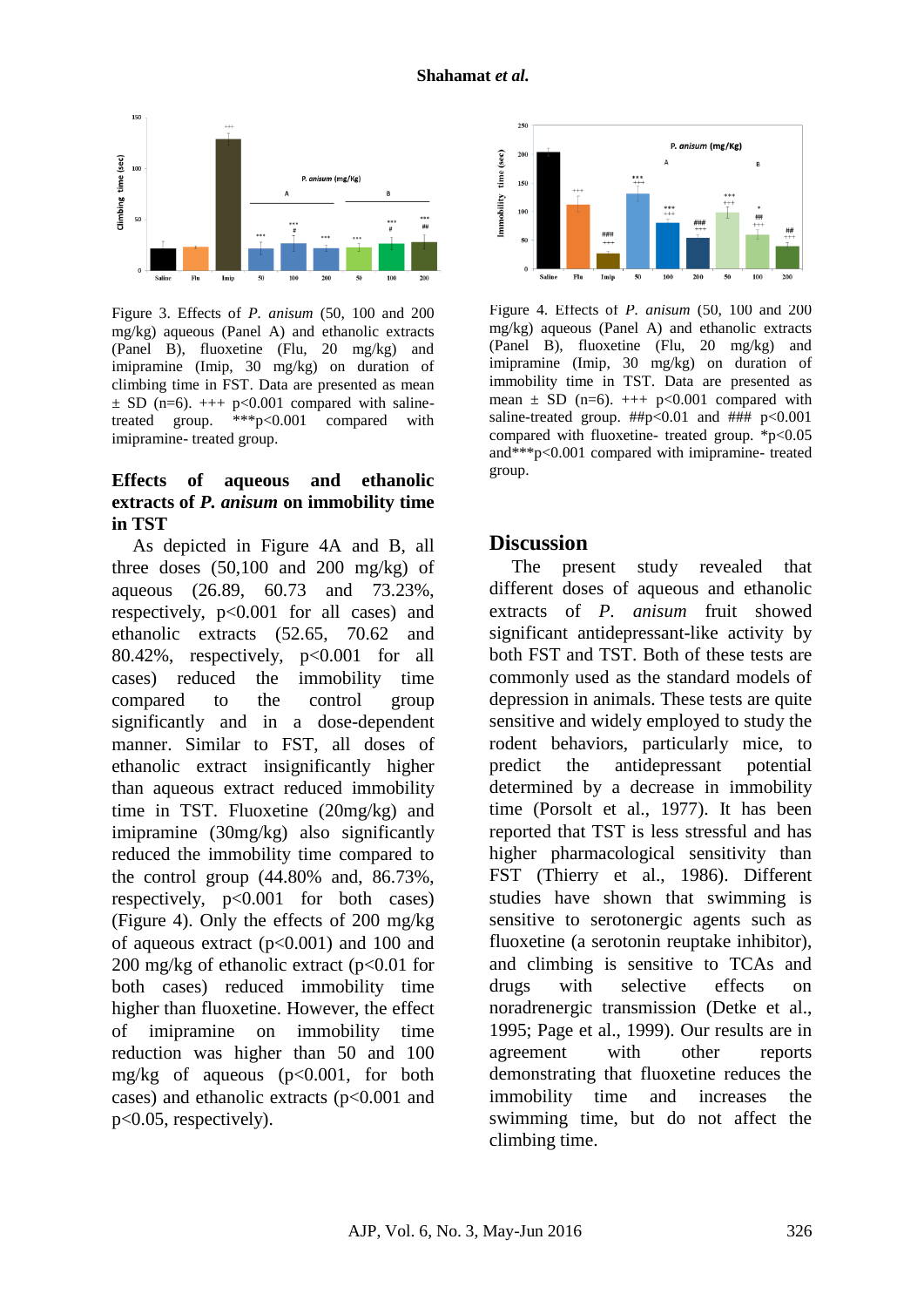However, imipramine increased the climbing time without any significant change in swimming time (Detke et al., 1995; Emamghoreishi and Talebianpour, 2009). All doses of aqueous and ethanolic extracts of *P. anisum* reduced immobility time and increased swimming time in a dose-dependent manner without significantly affecting the climbing time by FST. Our results demonstrated that only high dose (200 mg/kg) of ethanolic extract insignificantly reduced immobility time higher than fluoxetine in FST. Unlike FST, only high dose (200 mg/kg) of aqueous extract and 100 and 200 mg /kg of ethanolic extract significantly reduced immobility time higher than fluoxetine in TST. However, all three doses of aqueous and ethanolic extracts, less pronouncedly than imipramine (30mg/kg), affect immobility and climbing behaviors.

Also, only high dose (200 mg/kg) of ethanolic extract increased swimming time insignificantly higher than fluoxetine, but all doses of extracts increased swimming time more pronouncedly than imipramine. Therefore, according to the results of these tests, the behavior pattern that is induced by the extracts by the FST is similar to that of fluoxetine (decrease in immobility time, increase in swimming time), and it seems serotonergic neurotransmission has a key role in antidepressant-like activity of *P. anisum* extracts. Nevertheless, the pharmacological mechanism and the compound responsible for antidepressantlike activity of *P. anisum* could not be identified in the present study.

Several investigations revealed that *P. anisum* fruit consists of several active compounds and all of them may be responsible for the antidepressant-like effects. Previous studies have shown that this plant contains anethole, estragole, anisaldehyde, γ-himachalene and *cis*anethole (Gulcin et al., 2003; Rodriguez et al., 2003). However, the major compound of *P. anisum* is anethole, responsible for the medicinal properties (Salehi Surmaghi, 2010; Zargari, 2011; Shojaii and Abdollahi Fard, 2013; EL-Hodairy, 2014). Anethole is an antioxidant that is slightly soluble in water but shows high solubility in ethanol. Hence, stronger antidepressant-like effects of ethanolic extract compared to the aqueous extract is probably due to the higher concentration of anethole in the ethanolic extract. Previous studies have demonstrated antidepressant-like activity of antioxidants (Scapagnini et al., 2012). On the other hand, different studies have demonstrated that antioxidants could inhibit the reuptake of 5-HT (Weinstock et al., 2002; Khanzode et al., 2003). Moreover, there is a report on inhibition of monoamine-oxidase (MAO) by anethole (Drukarch et al., 2006). Hence, inhibition of 5-HT reuptake as well as inhibition of MAO by anethole could increase 5-HT availability in synaptic clefts, which could desensitize the 5-HT receptors involved in depression.

In conclusion, the results of this study revealed that *P. anisum* may have potential therapeutic application for the management of depressive disorders, and this effect is comparable to fluoxetine. However, further mechanistic studies are required to elucidate the exact mechanism of antidepressant-like activity of *P. anisum*  fruit extracts.

#### **Acknowledgments**

This study was extracted from a Pharm. D. thesis (No. 22510303891122) at Pharmaceutical Sciences Branch, Islamic Azad University, Tehran, Iran. The authors are grateful to Pars Daru and Arya Pharmaceutical Co. for providing the imipramine and fluoxetine purified powders.

## **Conflict of interest**

The authors declare no conflicts of interest.